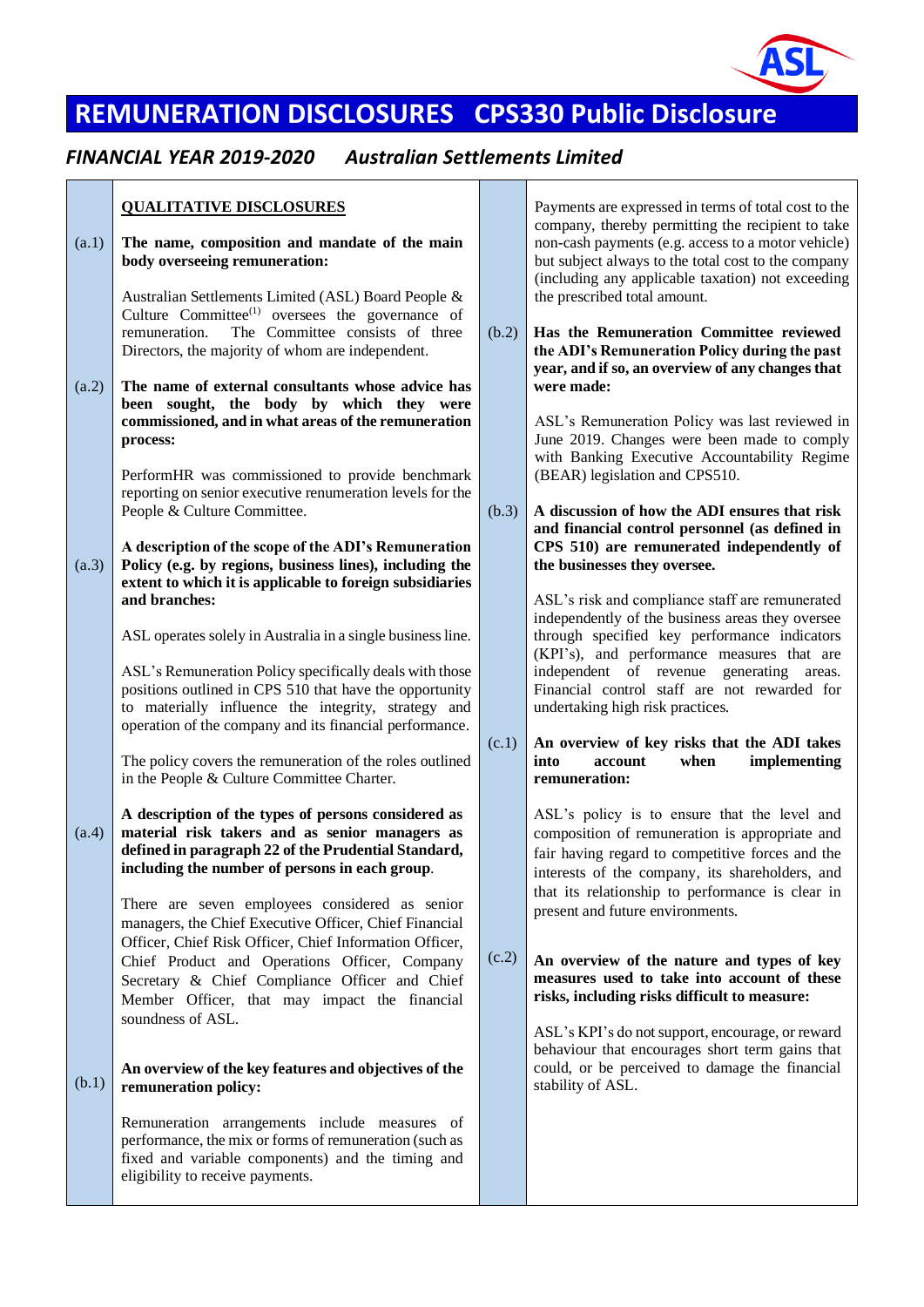

| (d)          | Description of the ways in which the ADI seeks to<br>link performance<br>during<br>a performance<br>measurement period with levels of remuneration.<br><b>Disclosures must include:</b><br>• an overview of the main performance metrics<br>for the ADI, top-level business lines and<br>individuals;<br>• a discussion of how amounts of individual<br>remuneration are linked to institution-wide and<br>individual performance; and<br>• a discussion of the measures the ADI will in<br>general implement to adjust remuneration in<br>the event that performance metrics are weak.<br>The performance of staff, including senior<br>managers, is reviewed bi-annually. Individual<br>employee performance is assessed against key<br>performance indicators for the role by the<br>individuals' supervisor or committee.<br>Consideration is also given to other significant<br>factors affecting performance, if applicable.<br>Key performance indicators are linked to or<br>aligned with the organisation's strategic and<br>financial objectives, risk appetite statement, and<br>policy requirements.<br>The Board has the discretion to defer or adjust the<br>amount of any performance payment, where<br>deemed appropriate in the context of individual or<br>corporate key performance indicators outcomes. | (h.1)<br>(h.2)<br>(h.3)<br>(h.4)<br>(i) | Number of persons having received a variable<br>remuneration award during the financial year.<br>Seven<br>received<br>senior<br>managers<br>variable<br>remuneration during the year.<br>Number and total amount of guaranteed bonuses<br>awarded during the financial year<br>There are no guaranteed bonuses.<br>Number and total amount of sign on awards made<br>during the financial year.<br>No awards during the financial year.<br>Number and total amount of termination<br>payments made during the financial year.<br>Nil payments during the financial year.<br>of<br>deferred<br><b>Total</b><br>amount<br>outstanding<br>remuneration split into cash, shares and share-<br>linked instruments and other forms.<br>\$136,062 - all cash.<br>Total amount of deferred remuneration paid out in<br>the financial year.<br>\$104,755 - all cash. |
|--------------|-----------------------------------------------------------------------------------------------------------------------------------------------------------------------------------------------------------------------------------------------------------------------------------------------------------------------------------------------------------------------------------------------------------------------------------------------------------------------------------------------------------------------------------------------------------------------------------------------------------------------------------------------------------------------------------------------------------------------------------------------------------------------------------------------------------------------------------------------------------------------------------------------------------------------------------------------------------------------------------------------------------------------------------------------------------------------------------------------------------------------------------------------------------------------------------------------------------------------------------------------------------------------------------------------------------------------------|-----------------------------------------|-------------------------------------------------------------------------------------------------------------------------------------------------------------------------------------------------------------------------------------------------------------------------------------------------------------------------------------------------------------------------------------------------------------------------------------------------------------------------------------------------------------------------------------------------------------------------------------------------------------------------------------------------------------------------------------------------------------------------------------------------------------------------------------------------------------------------------------------------------------|
| (e/f)<br>(g) | The ADI's policy on deferral of remuneration,<br>the affected persons, and types of remuneration.<br>Remuneration payments for executive managers are<br>made with an initial payment of up to 70% of the<br>total amount payable. The remaining amount may be<br>paid after 12 months. All remuneration paid was<br>cash only.<br><b>QUANTITATIVE DISCLOSURES</b><br>Number of meetings held by main body<br>overseeing remuneration during the financial<br>year, and the remuneration paid to its members.<br>Four meetings of the People & Culture Committee<br>were held during the 2019-2020 financial year. Total<br>remuneration for the members was \$210,869.                                                                                                                                                                                                                                                                                                                                                                                                                                                                                                                                                                                                                                                     | (j)<br>(k)                              | Breakdown of remuneration for the financial year.<br>See table 1 below.<br>Qualitative information about persons' exposure<br>to implicit fluctuations, such as the value of shares<br>and explicit adjustments such as downwards<br>revaluation of awards of deferred remuneration<br>and retained remuneration.<br>ASL has only cash based remuneration. Retained<br>remuneration is subject to the People & Culture<br>Committee approval for release.<br>No deferred<br>remuneration was reduced.<br>The amount of outstanding deferred remuneration and<br>retained remuneration exposed to ex-post explicit<br>adjustments is \$136,062.                                                                                                                                                                                                              |

*(1) Formerly known as the Board HR & Remuneration Committee*